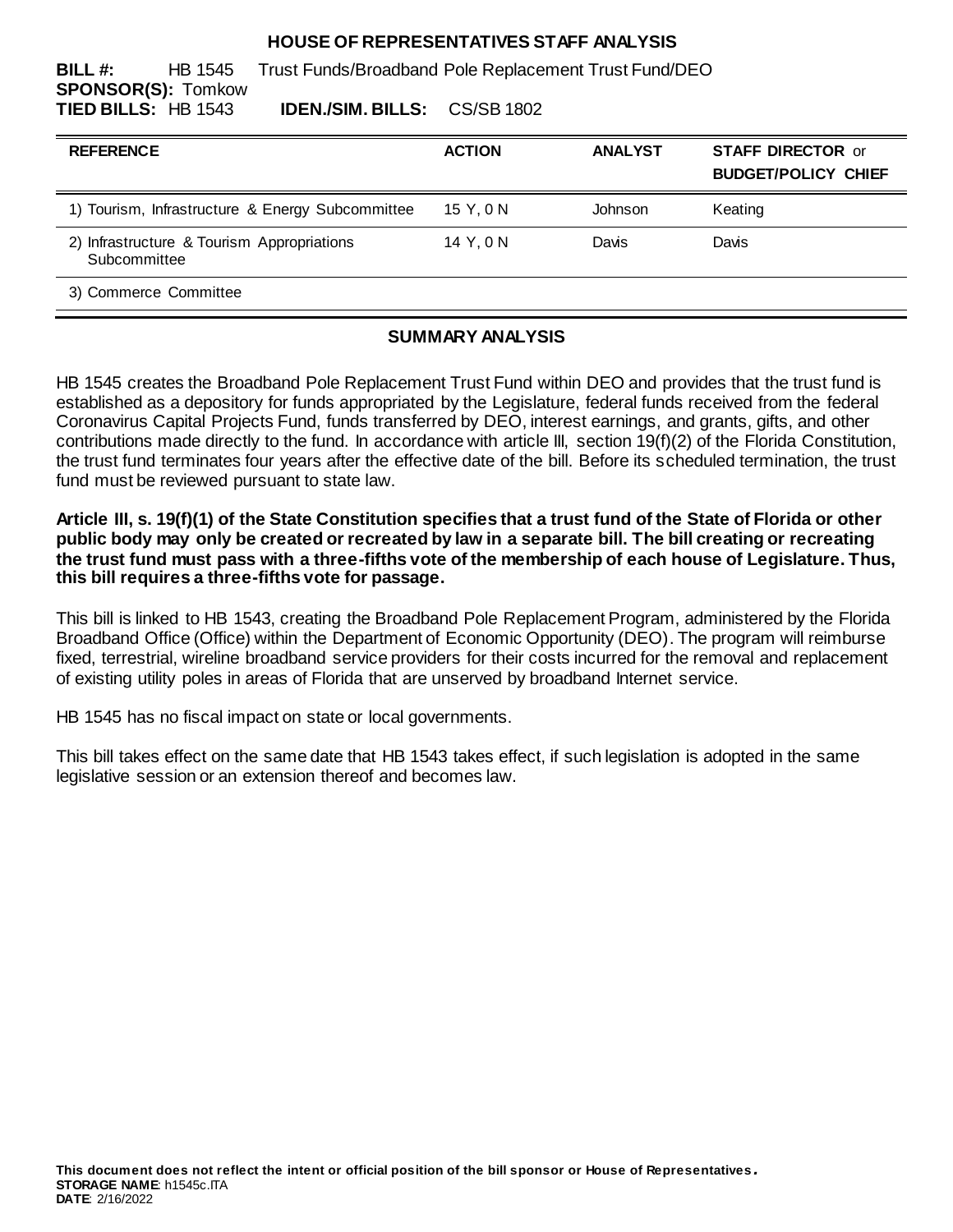# **FULL ANALYSIS**

# **I. SUBSTANTIVE ANALYSIS**

# A. EFFECT OF PROPOSED CHANGES:

# **Current Situation**

# Trust Funds

Article III, section 19(f) of the Florida Constitution requires that state trust funds may only be created by the Legislature if passed by a three-fifths vote of the membership of each house of the Legislature in a separate bill for the sole purpose of creating a trust fund. Each trust fund must be created by general law that specifies at a minimum all of the following:

- The name of the trust fund:
- The agency or branch of state government responsible for administering the trust fund;
- The requirements or purposes the trust fund is established to meet;
- The sources of moneys to be credited to the trust fund or specific sources of receipts to be deposited in the trust fund.<sup>1</sup>

State trust funds terminate no more than four years after the effective date of the act authorizing the initial creation of the trust fund.<sup>2</sup> The Legislature is required to review all state trust funds at least once every four years.<sup>3</sup> If the Legislature does not re-create a trust fund, it will be abolished four years after its initial creation pursuant to the Florida Constitution.<sup>4</sup>

### Department of Commerce Coronavirus Capital Projects Fund

In 2021, the American Rescue Plan<sup>5</sup> allocated \$10 billion to eligible governments to carry out capital projects to meet critical needs, with an emphasis on broadband infrastructure.<sup>6</sup> Each state is eligible for a fixed amount of \$100 million plus an additional allocation based on the state's population, the proportion of its population that lives in rural areas, and the proportion of individuals who receive a household income below 150 percent of the poverty line.<sup>7</sup>

Eligible states must have applied by December 27, 2021, and submit a grant plan by September 24, 2022.<sup>8</sup> Capital Projects Fund recipients may pass the funds on to subrecipients, such as other levels of government, non-profits, or private entities. Florida's allocation of these funds is \$366 million,<sup>9</sup> for which Florida's Department of Economic Opportunity (DEO) timely applied.

Presumptively eligible projects under the program include the construction and deployment of broadband infrastructure that is designed to deliver service that reliably meets or exceeds symmetrical speeds of 100 Mbps, or if impracticable, speeds of 100 Mbps downstream and 20 Mbps upstream.<sup>10</sup>

 $\overline{a}$ 

<https://home.treasury.gov/system/files/136/Allocations-States.pdf>(last visited Feb. 1, 2022)

**STORAGE NAME**: h1545c.ITA **PAGE: 2** <sup>10</sup>U.S. Dep't. of Treasury, *Guidance for the Coronavirus Capital Projects Fund for States, Territories, and Freely Associated States,* at 3. (Sept. 2021)[, https://home.treasury.gov/system/files/136/Capital-Projects-Fund-Guidance-States-Territories-and-Freely-Associated-](https://home.treasury.gov/system/files/136/Capital-Projects-Fund-Guidance-States-Territories-and-Freely-Associated-States.pdf)[States.pdf\(](https://home.treasury.gov/system/files/136/Capital-Projects-Fund-Guidance-States-Territories-and-Freely-Associated-States.pdf)last visited Feb. 1, 2022).

**DATE**: 2/16/2022

<sup>1</sup> S. 215.3207, F.S.

<sup>2</sup> Art III, s. 19. Fla. Const.

<sup>3</sup> Section 215.3208, F.S.

<sup>4</sup> Art III, s. 19. Fla. Const.

<sup>&</sup>lt;sup>5</sup> Pub. L. 117-2 (117<sup>th</sup> Congress) (H.R. 1319).

<sup>6</sup> U.S. Dep't. of Treasury, *Capital Projects Fund*[, https://home.treasury.gov/policy-issues/coronavirus/assistance-for-state-local-and](https://home.treasury.gov/policy-issues/coronavirus/assistance-for-state-local-and-tribal-governments/capital-projects-fund)[tribal-governments/capital-projects-fund](https://home.treasury.gov/policy-issues/coronavirus/assistance-for-state-local-and-tribal-governments/capital-projects-fund) (last visited Feb. 1, 2022).

<sup>7</sup> U.S. Dep't. of Treasury*, Coronavirus Capital Projects Fund: Allocations Methodology for States, Territories, and Freely Associated States* (Aug. 2021)[, https://home.treasury.gov/system/files/136/Allocations-Methodology-States-Territories-Freely-Associated-States.pdf](https://home.treasury.gov/system/files/136/Allocations-Methodology-States-Territories-Freely-Associated-States.pdf) (last visited Feb. 1, 2022).

<sup>8</sup> *Id*. *See also*, U.S. Dep't. of Treasury, *Guidance for the Coronavirus Capital Projects Fund for States, Territories, and Freely Associated States,* 1, 14 (Sept. 2021)[, https://home.treasury.gov/system/files/136/Capital-Projects-Fund-Guidance-States-Territories](https://home.treasury.gov/system/files/136/Capital-Projects-Fund-Guidance-States-Territories-and-Freely-Associated-States.pdf)[and-Freely-Associated-States.pdf](https://home.treasury.gov/system/files/136/Capital-Projects-Fund-Guidance-States-Territories-and-Freely-Associated-States.pdf)(last visited Feb. 1, 2022).

<sup>9</sup> U.S. Dep't. of Treasury*, Coronavirus Capital Projects Fund: Allocations for States, District of Columbia, and Puerto Rico,*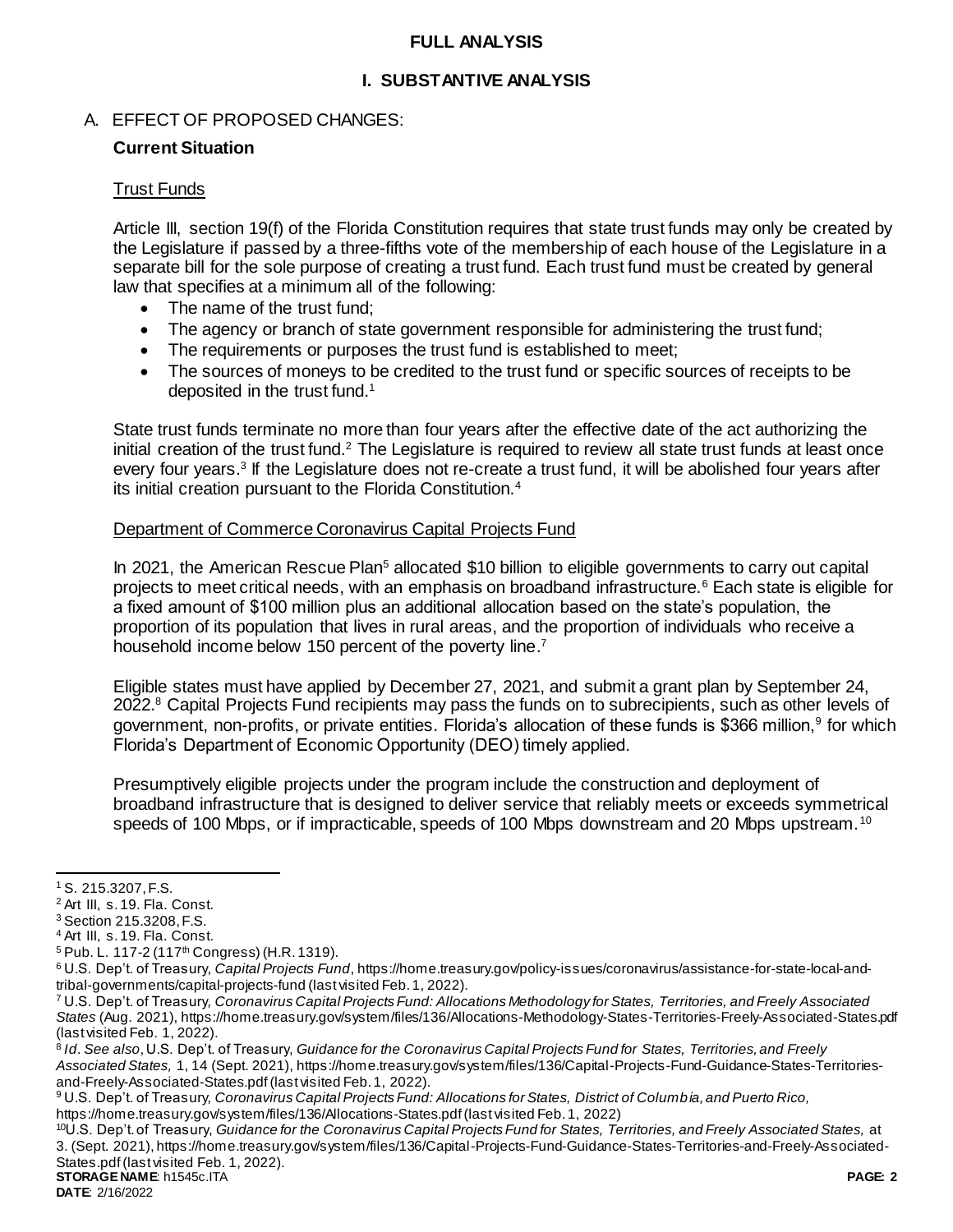Projects that may be eligible on a case-by-case review include investments in capital assets, such as buildings, towers, digital devices and equipment, fiber-optic lines, and broadband networks.<sup>11</sup>

## HB 1543

HB 1543, to which this bill is linked, creates the Broadband Pole Replacement Program to be administered by the Office. The program will reimburse fixed, terrestrial, wireline broadband service providers for their costs incurred for the removal and replacement of existing utility poles in areas of Florida that are unserved by broadband Internet service. Reimbursements under the program are limited to 50 percent of the broadband Internet service provider's eligible pole replacement cost or \$5,000, whichever is less, in addition to their administrative costs related to the preparation and submission of the application for reimbursement.

That bill directs the Secretary of DEO to apply for \$100 million in federal funding from the Coronavirus Capital Projects Fund and directs any such funds received to be placed into the Broadband Pole Replacement Trust Fund.

# **Effect of the Bill**

This bill creates the Broadband Pole Replacement Trust Fund within DEO for the deposit of funds appropriated by the Legislature; federal funds received from the Coronavirus Capital Projects Fund for the Broadband Pole Replacement Program; funds transferred by DEO; interest earnings; and grants, gifts, and other contributions made directly to the fund.

The bill provides that funds from the trust fund will be used to provide reimbursements to qualified applicants from the Broadband Pole Replacement Program, created by linked bill HB 1543, and for use by the Office to administer the program.

The bill further provides that any balance that is in the trust fund at the end of any fiscal year shall be carried forward in the trust fund for the purposes of continued administration of the Broadband Pole Replacement Program.

Pursuant to the requirements of the Florida Constitution, the trust fund will terminate four years after its effective date, but must first be reviewed as provided in s. 215.3206(1) and (2), F.S.

The bill directs the Division of Law Revision to replace the phrase "4 years after the effective date of this act" with the date that the trust fund will terminate.

The bill provides that the act takes effect on the same date that HB 1543, relating to the Broadband Pole Replacement Program, takes effect, if such legislation is adopted in the same legislative session or an extension thereof and becomes law.

#### B. SECTION DIRECTORY:

- **Section 1** Creates s. 288.9965, F.S., creating the Broadband Pole Replacement Trust Fund.
- **Section 2** Provides a directive to the Division of Law Revision.
- **Section 3** Provides a contingent effective date.

#### **II. FISCAL ANALYSIS & ECONOMIC IMPACT STATEMENT**

#### A. FISCAL IMPACT ON STATE GOVERNMENT:

1. Revenues:

 $\overline{a}$